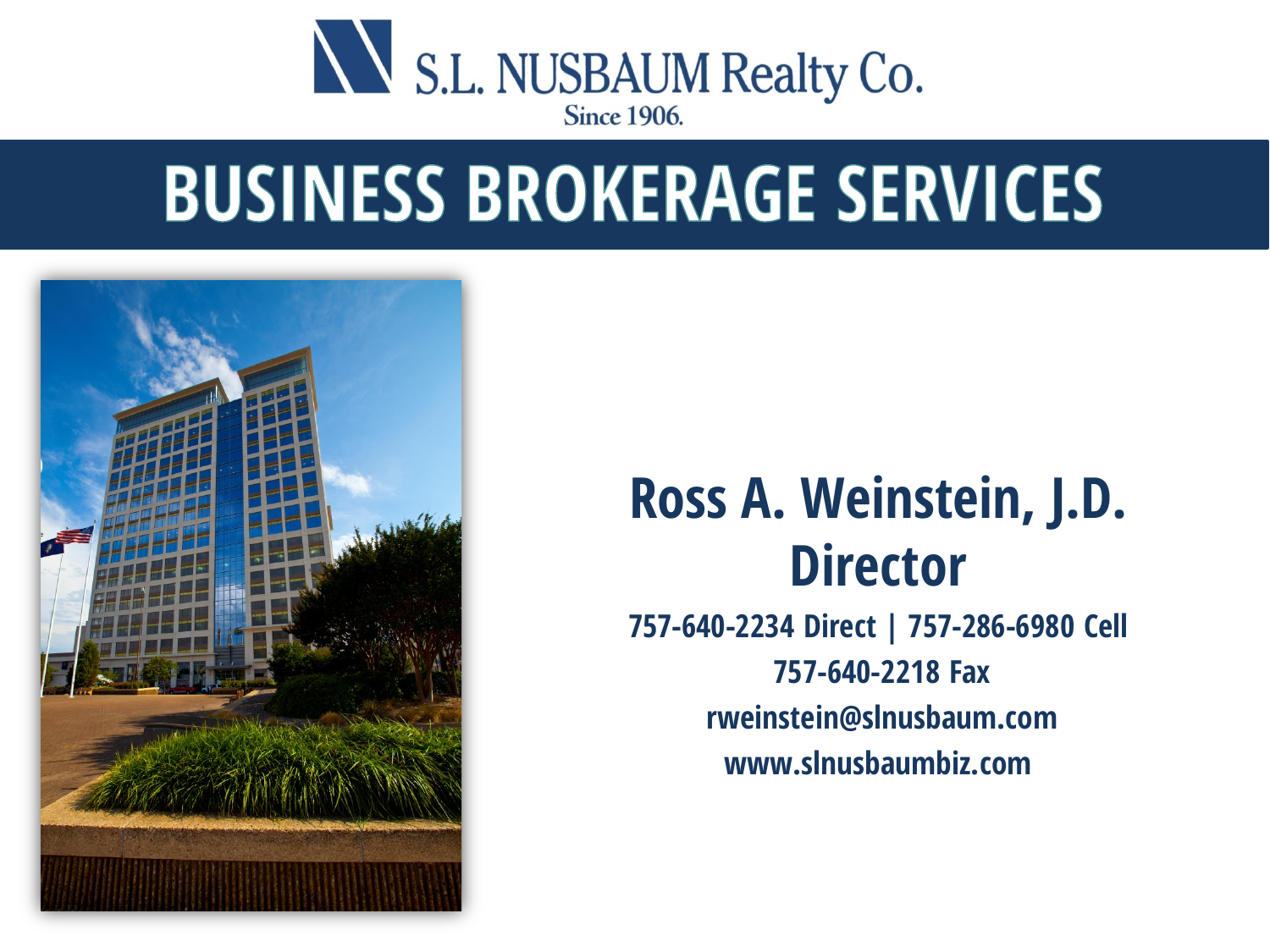# **SELLING YOUR BUSINESS**

www.slnusbaumbiz.com

- $\triangleright$  Helping to price your business
- $\triangleright$  Confidential business profile
- $\triangleright$  Confidentially marketing your business
- $\triangleright$  Buyer management
- $\triangleright$  Negotiating offers
- $\triangleright$  Managing Due Diligence
- $\triangleright$  Monitor closing
- $\triangleright$  Closing the sale

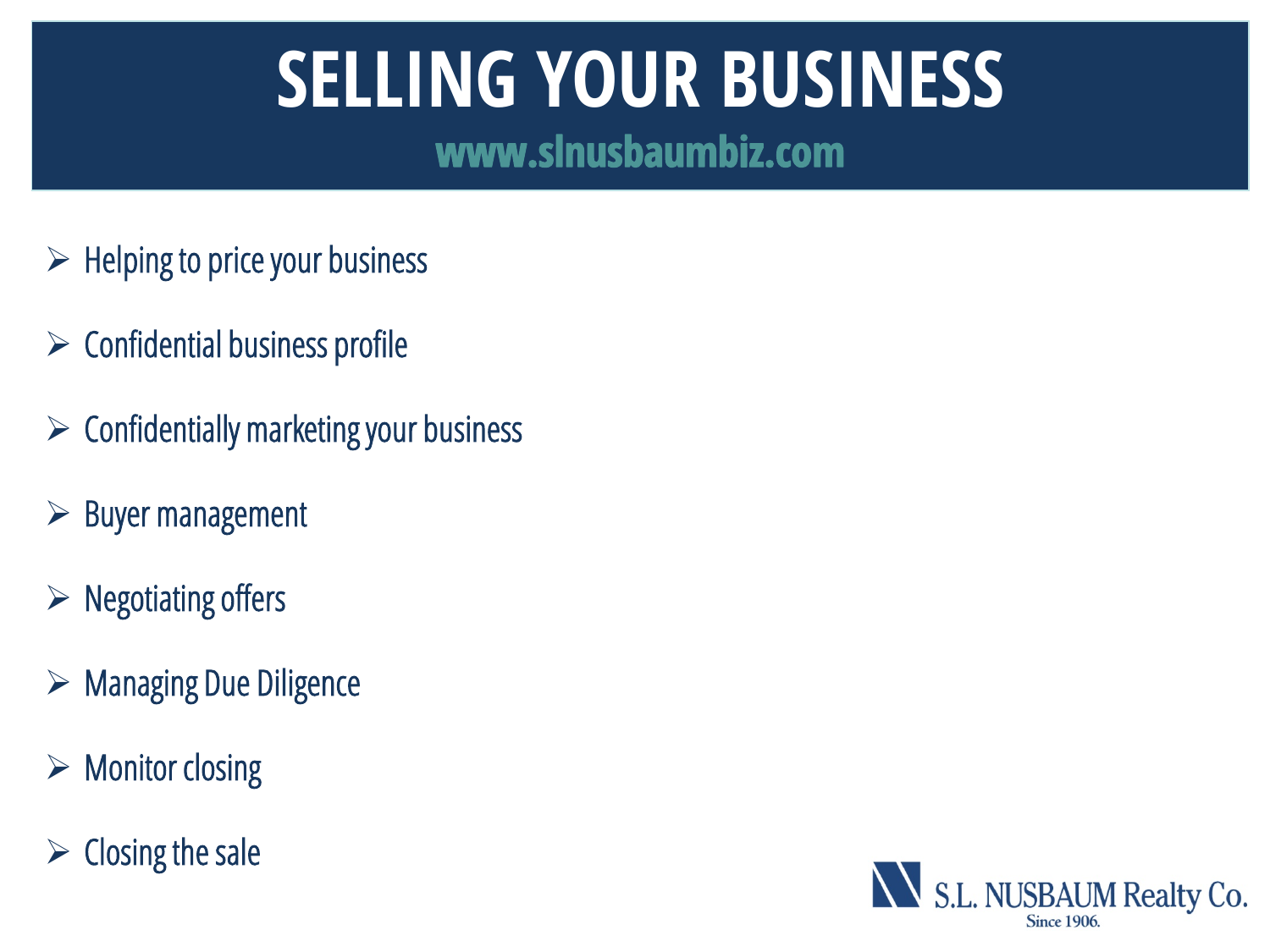### **HELPING TO PRICE YOUR BUSINESS**

**www.slnusbaumbiz.com**

Ross Weinstein has a great deal of resources to help you value your business:

- **□ Comparison sales through various resources**
- $\Box$  Business pricing guides
- $\Box$  His extensive experience selling businesses

While Ross is not a CPA certified as a valuation expert, he has a good understanding of what businesses will generally sell for.

However, in many instances (particularly for businesses that are doing over \$5,000,000 in gross revenue), a seller may be better served by obtaining a professional valuation.

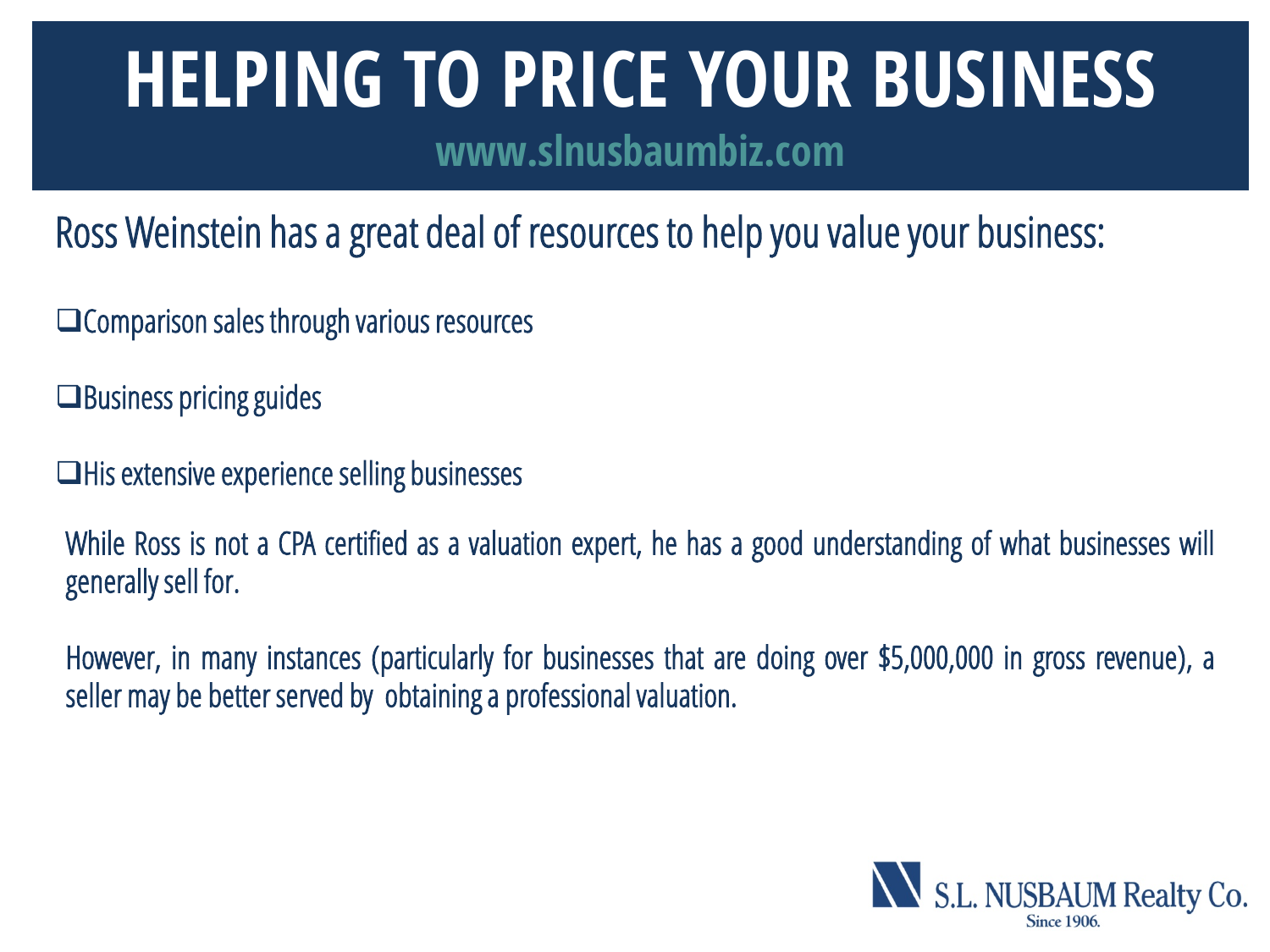## **CONFIDENTIAL BUSINESS PROFILE**

**www.slnusbaumbiz.com**

Ross Weinstein will prepare a confidential business profile about your business. The profile will list in detail and explain:

- All of the facts that a typical buyer will be interested in.
- The positive attributes of your business.
- Any weaknesses in a way that will encourage a buyer to focus on the potential and underlying strengths of the business.

### The profile will focus on:

- Description of products and services.
- Numerical factual data and other factual data.
- Market position.
- Growth opportunities.
- Re-cast earnings analysis.

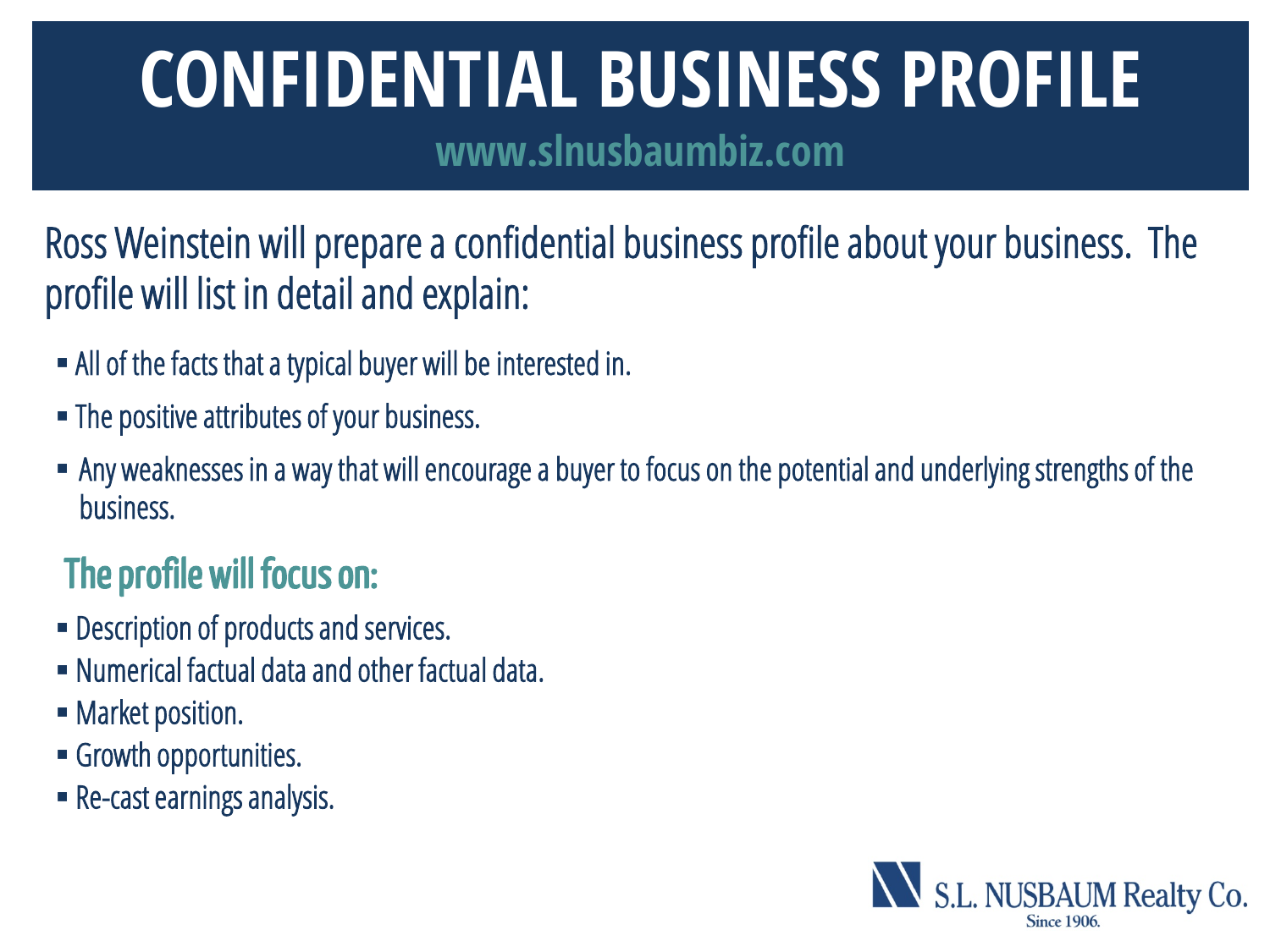### **CONFIDENTIALLY MARKETING YOUR BUSINESS www.slnusbaumbiz.com**

Ross Weinstein will require each buyer to sign a confidentiality agreement prior to releasing detailed information about your business.

Ross Weinstein will create advertisements and website postings that will describe enough about your business to understand the business and its attributes, without disclosing the business.

The following marketing media is utilized by Ross Weinstein, in addition to his own dedicated website: www.slnusbaumbiz.com www.bizbuysell.com

- www.businessesforsale.com
- www.bizquest.com

l

www.businessbroker.net

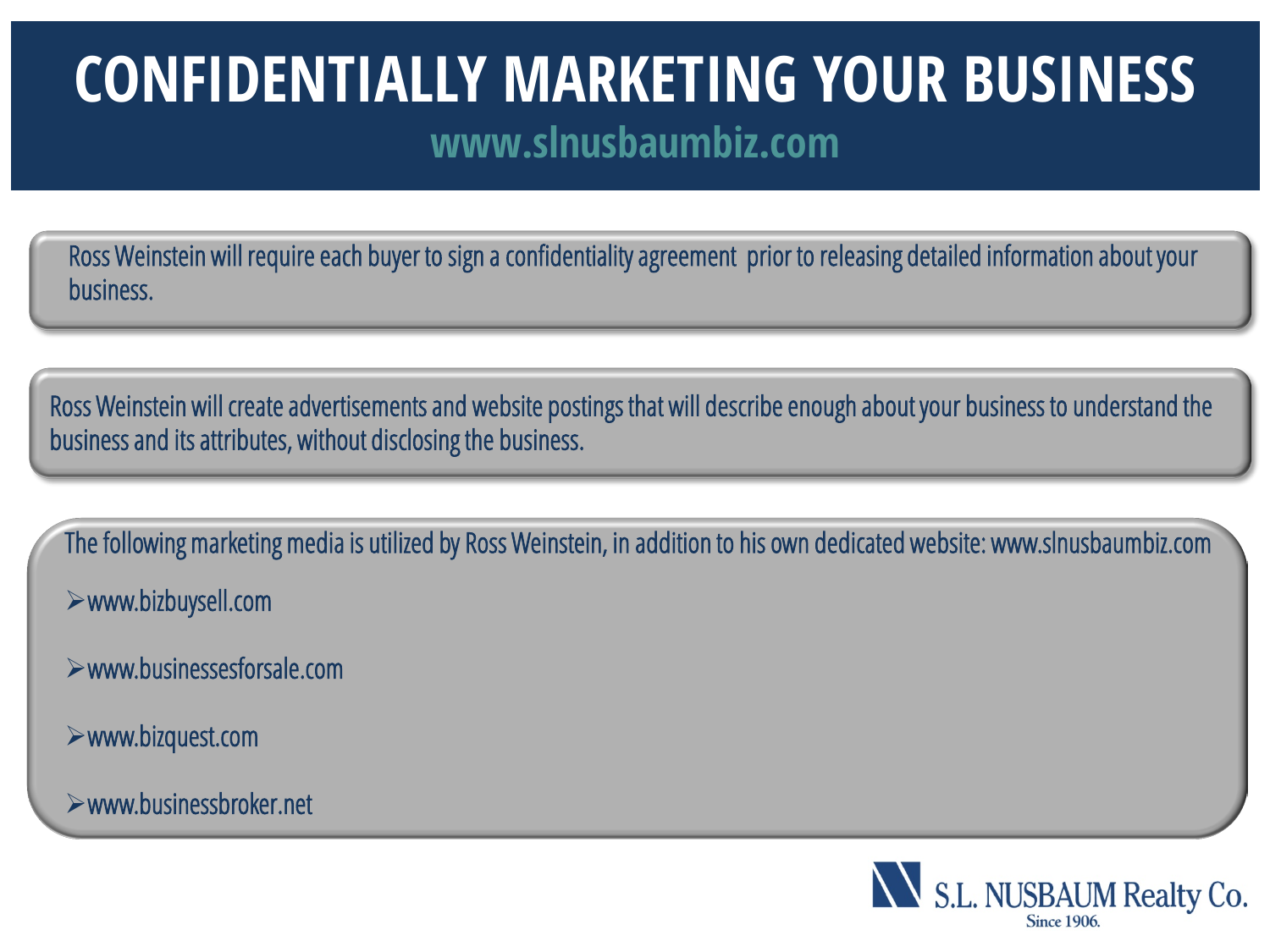### **CONFIDENTIALLY MARKETING YOUR BUSINESS (Cont'd) www.slnusbaumbiz.com**

Ross will often send targeted blind ad mailers to businesses that are similar and/or who may have an interest. Ross will often contact these businesses via telephone or personal visits.

Ross' experience in selling businesses since 2004, has afforded him a wealth of information as to who is looking to buy various businesses.

Ross also has established relationships with many prospective buyers who may have interest in the business.

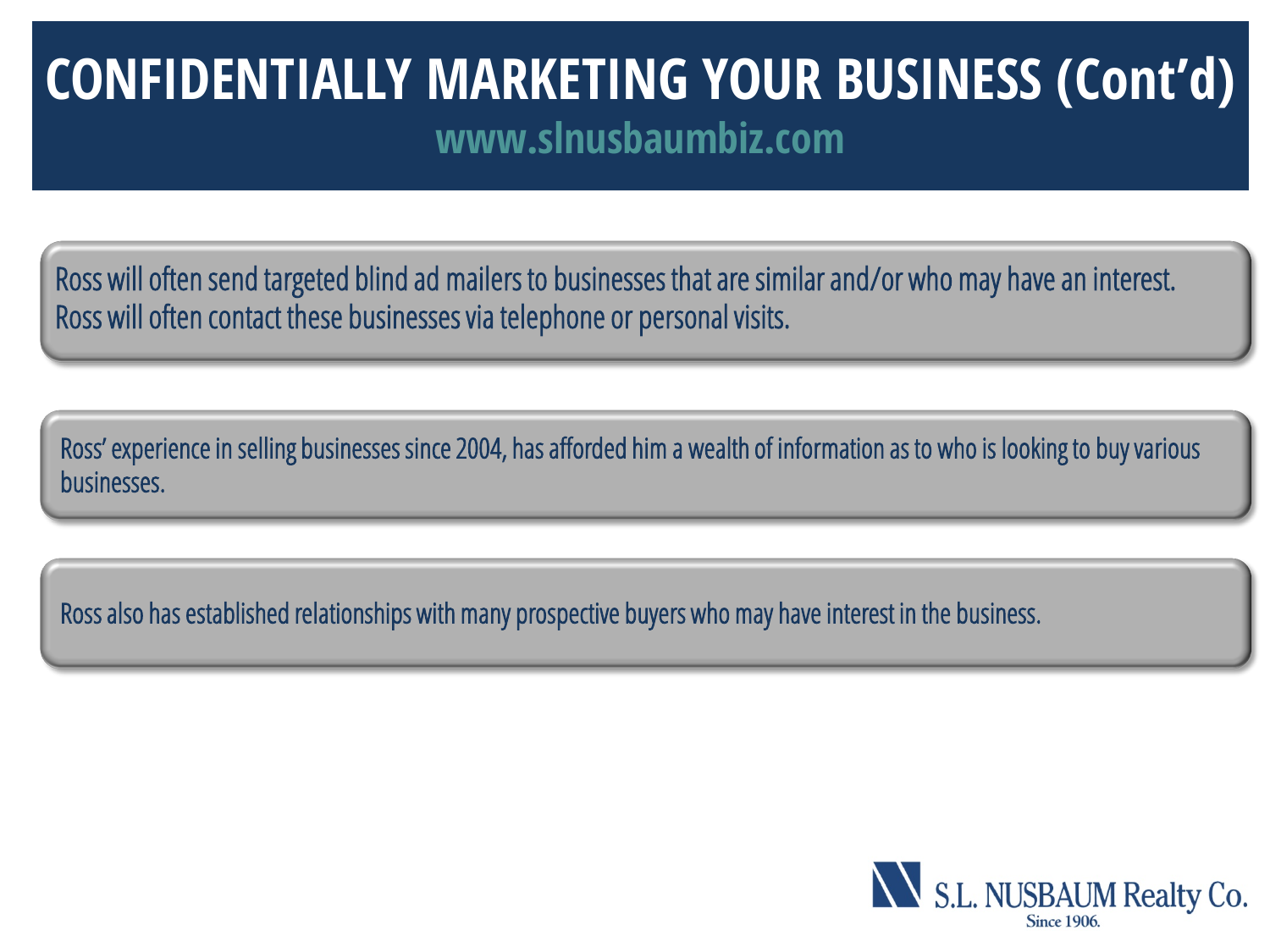# **BUYER MANAGEMENT**

**www.slnusbaumbiz.com**

- 1) Buyers sign a confidentiality agreement.
- 2) Buyers are generally screened for financial qualifications.
- 3) Ross Weinstein will control the flow of information as efficiently as possible in order to relieve Seller of undue burden, while still encouraging a buyer to make an offer.
- 4) As soon as Buyer expresses a serious interest in your business, Ross will arrange a Buyer-Seller meeting to discuss general operation of business. No negotiating will occur at the meeting, as all offers must be generally in writing.

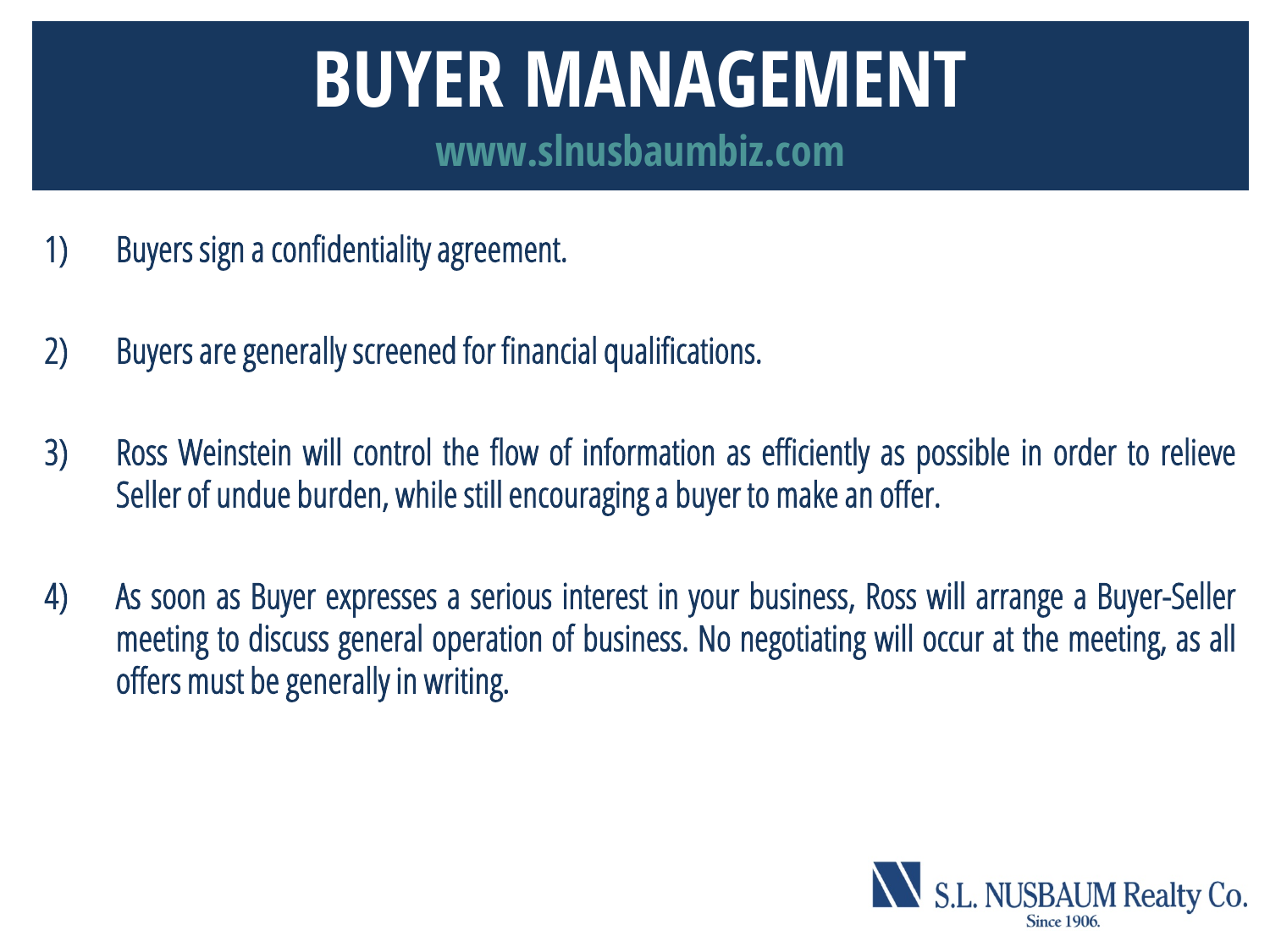## **NEGOTIATING OFFERS**

**www.slnusbaumbiz.com**

#### 1) Price

#### 2) Terms

#### a. Asset Sales

- b. Allocation of purchase price
- c. Buyer financing
- d. Tax issues
- e. Training and transition
- f. Non-competition agreements
- g. Inspections
- h. Clear & marketable title
- i. Equipment in working order
- j. Earnest money
- k. Issues that come up at closing

As a former practicing attorney for 10 years, coupled with many years of experience as a dedicated Business Broker, Ross has expertise in negotiating and drafting Letters of Intent and Offers to Purchase.

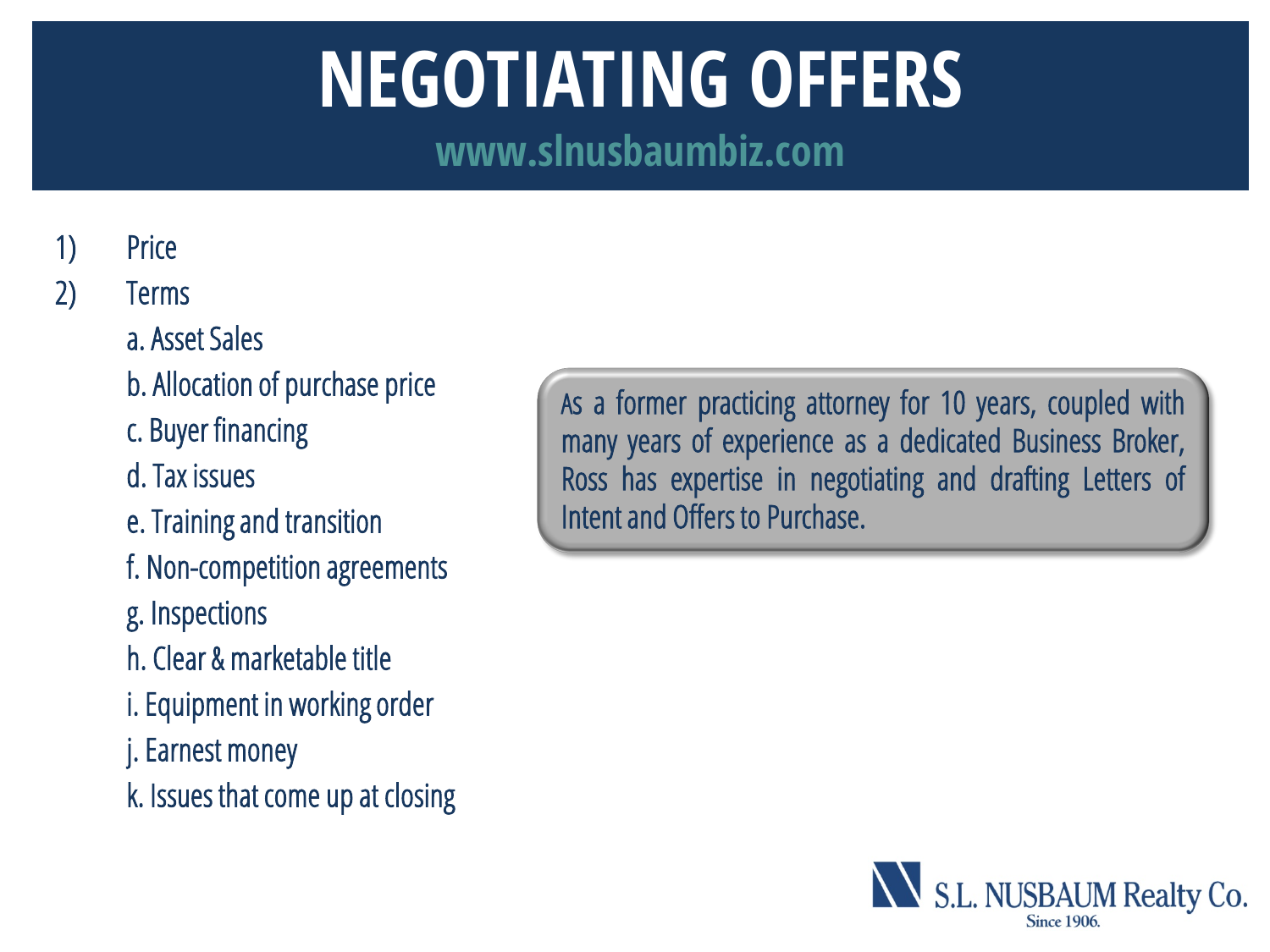## **MANAGING DUE DILIGENCE**

**www.slnusbaumbiz.com**

Ross has extensive experience in helping guide you through the process of providing a buyer with necessary information to evaluate your business, as well as helping the buyer (and his financial and legal advisors) understand this information so they will feel comfortable enough to proceed to closing.

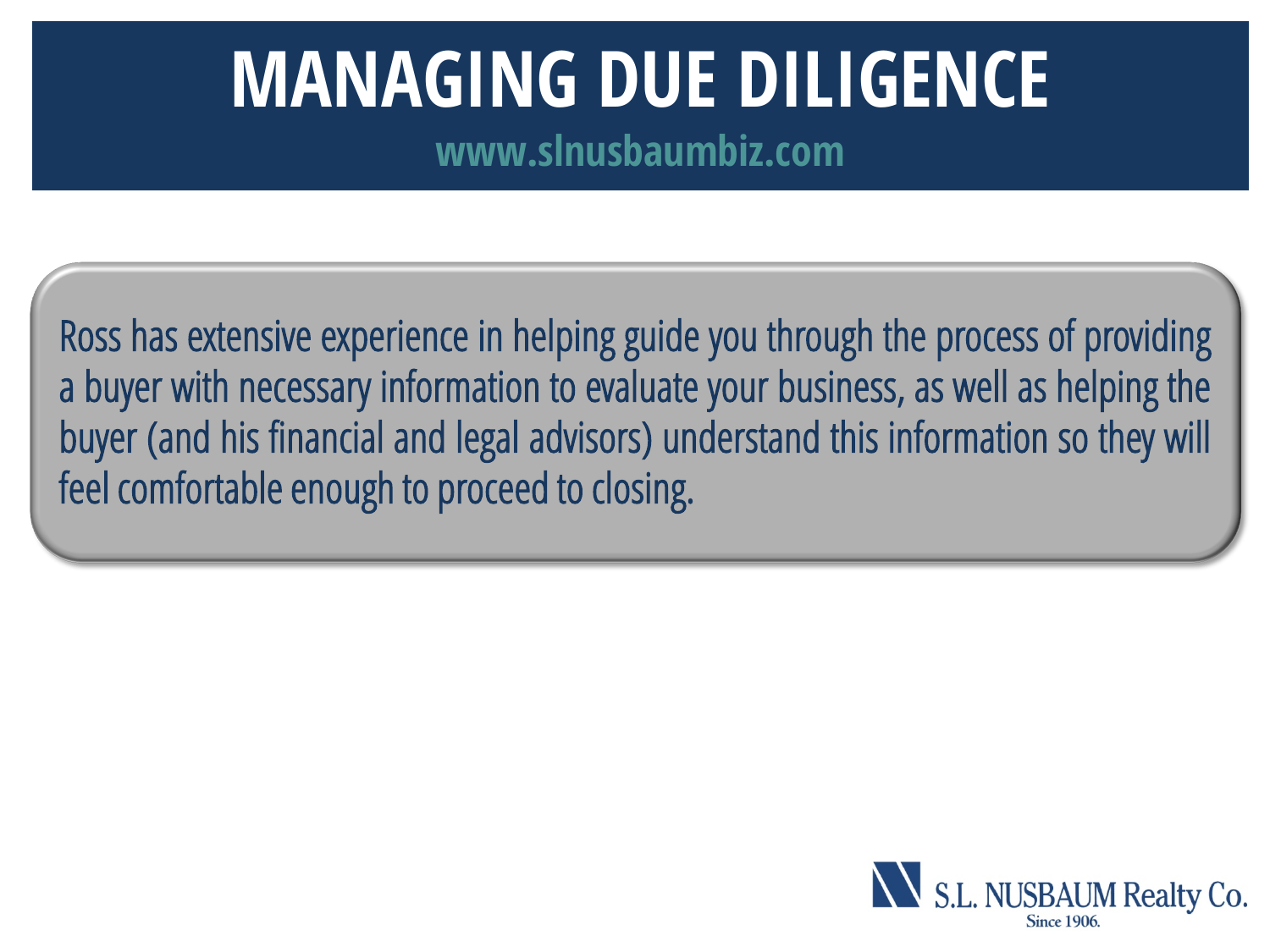# **CLOSING THE SALE**

**www.slnusbaumbiz.com**

#### 1) Various Closing Documents

- a. Allocation of purchase price
- b. Representations and warranties
- c. Indemnifications
- d. Promissory Notes
- e. Security Agreements
- f. Guarantees
- g. Lease assignments
- h. Others

As a former practicing attorney for 10 years, coupled with many years of experience as a dedicated Business Broker, Ross has expertise in negotiating and drafting Letters of Intent and Offers to Purchase.

#### 2) The Closing

 Working with you and your attorney to make sure all details are taken care of and ensure closing is a smooth and efficient process.

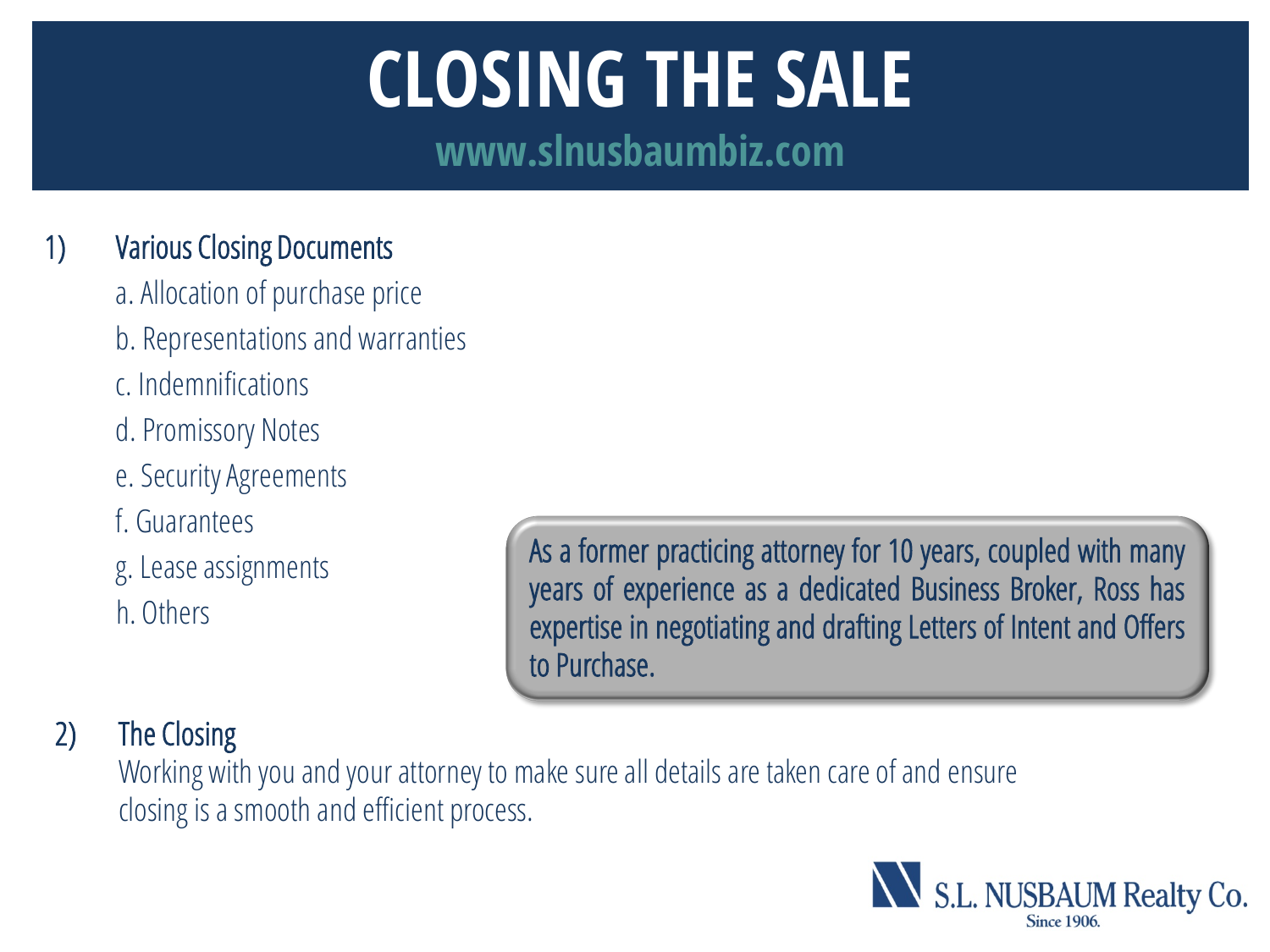# **ROSS A. WEINSTEIN, J.D.**

**www.slnusbaumbiz.com**



Ross Weinstein, J.D. S.L. Nusbaum Realty Co. 440 Monticello Avenue 1700 Wells Fargo Center Norfolk, VA 23510 757-640-2234 Direct 757-286-6980 Cell 757-640-2218 Fax rweinstein@slnusbaum.com www.slnusbaumbiz.com

#### Civic & Industry Affiliations

- Real Estate Salesman License Virginia
- Virginia State Bar Member

#### **Education**

- Virginia Tech, Blacksburg, VA Bachelor of Arts History
- George Mason University School of Law, Arlington, VA Juris Doctorate

Mr. Weinstein joined S.L. Nusbaum in 2009 after five years with GVA Advantis as head of their Business Brokerage Division. Mr. Weinstein is a licensed attorney who previously practiced law for 10 years. He has extensive experience and knowledge in contracts, negotiations and sales.